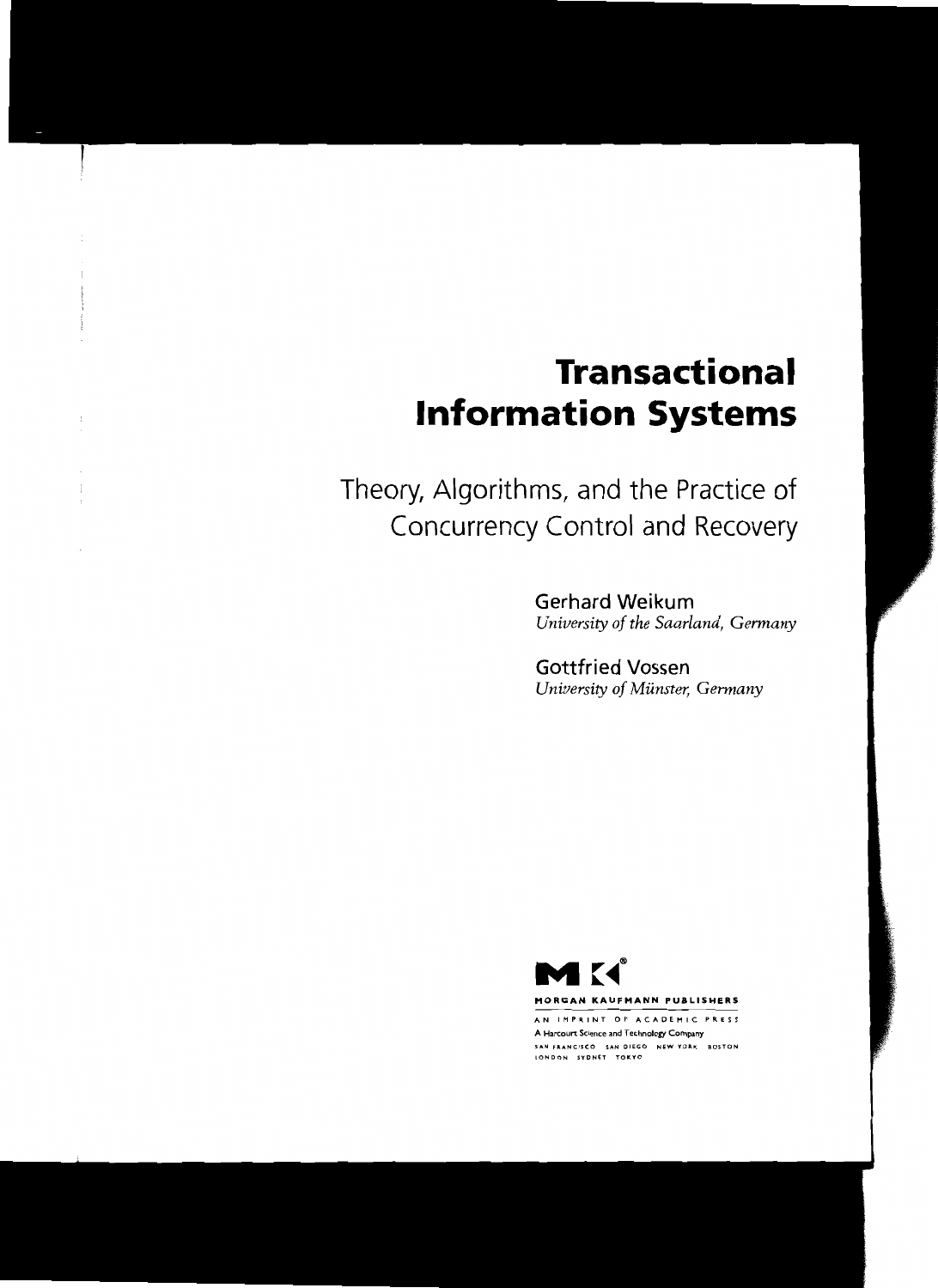# **Contents**

| <b>Foreword</b> |                  |                                                                                                                                                                       | ix  |
|-----------------|------------------|-----------------------------------------------------------------------------------------------------------------------------------------------------------------------|-----|
|                 |                  | Jim Gray, Microsoft, Inc.                                                                                                                                             |     |
| <b>Preface</b>  |                  |                                                                                                                                                                       | xxi |
| <b>PART ONE</b> |                  |                                                                                                                                                                       |     |
|                 |                  | <b>BACKGROUND AND MOTIVATION</b>                                                                                                                                      |     |
|                 |                  | Chapter 1 What Is It All About?                                                                                                                                       | 3   |
| 1.1             |                  | <b>Goal and Overview</b>                                                                                                                                              | 3   |
|                 |                  | 1.2 Application Examples                                                                                                                                              | 4   |
|                 |                  | 1.2.1 Online Transaction Processing: Debit/Credit Example 5<br>1.2.2 Electronic Commerce Example<br>- 9<br>1.2.3 Workflow Management: Travel Planning Example<br>- 12 |     |
| 1.3             |                  | <b>System Paradigms</b>                                                                                                                                               | 16  |
|                 |                  | 1.3.1 Three-Tier and Two-Tier Architectures 16<br>1.3.2 Federations of Servers 20                                                                                     |     |
| 1.4             |                  | Virtues of the Transaction Concept                                                                                                                                    | 22  |
|                 |                  | 1.4.1 Transaction Properties and the Transaction Programming<br>Interface 22                                                                                          |     |
|                 | 1.4.2            | Requirements on Transactional Servers 26                                                                                                                              |     |
| 1.5             |                  | Concepts and Architecture of Database Servers                                                                                                                         | 27  |
|                 |                  | 1.5.1 Architectural Layers of Database Systems 27<br>1.5.2 How Data Is Stored 30<br>1.5.3 How Data Is Accessed 32<br>1.5.4 How Queries and Updates Are Executed 35    |     |
| 1.6             |                  | Lessons Learned                                                                                                                                                       | 37  |
|                 | <b>Exercises</b> |                                                                                                                                                                       | 38  |
|                 |                  | <b>Bibliographic Notes</b>                                                                                                                                            | 38  |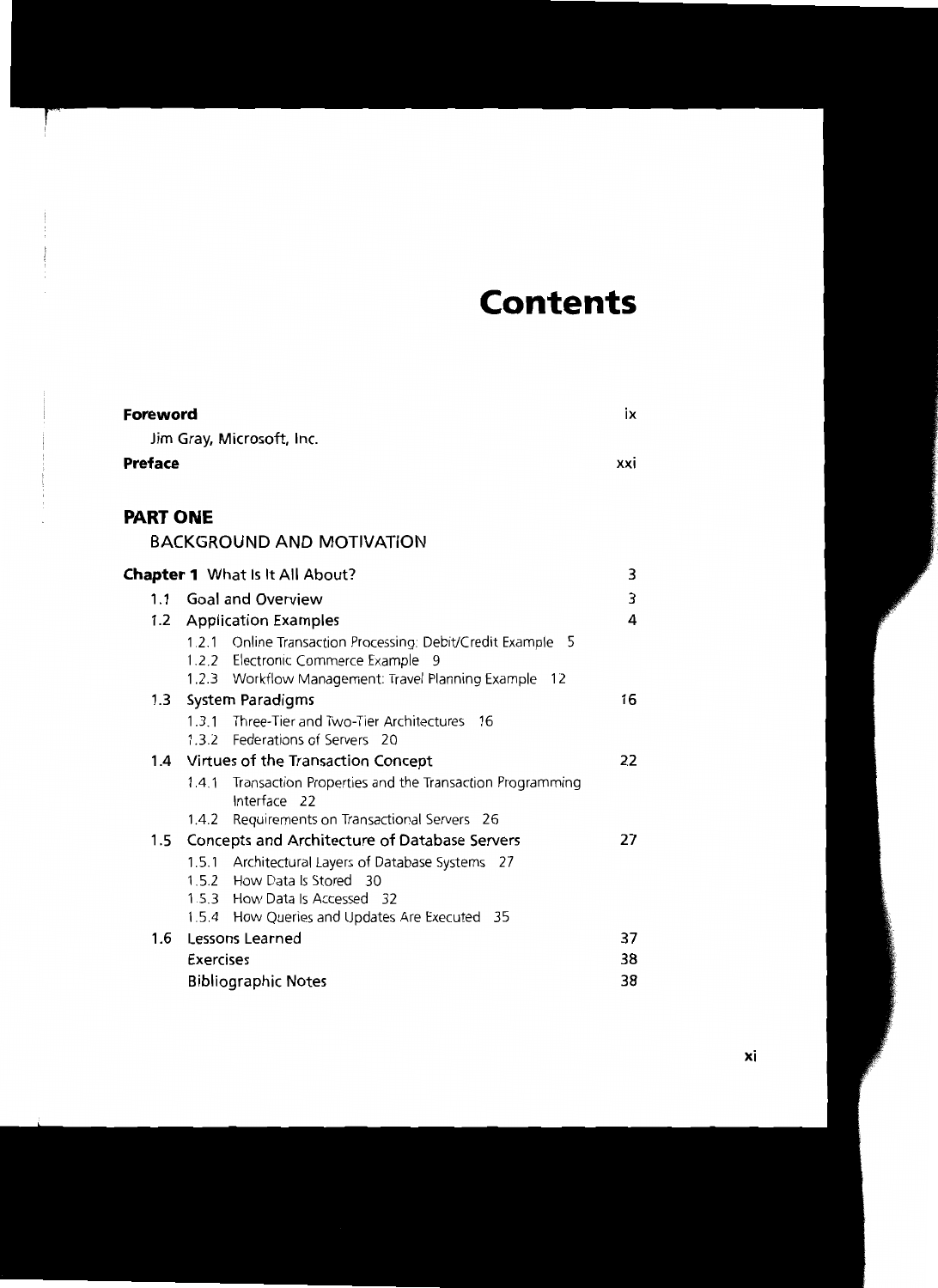| <b>Chapter 2</b> Computational Models | 41 |
|---------------------------------------|----|
| 2.1 Goal and Overview                 | 41 |
| 2.2 Ingredients                       | 42 |
| 2.3 The Page Model                    | 43 |
| 2.4 The Object Model                  | 47 |
| 2.5 Road Map of the Book              | 53 |
| 2.6 Lessons Learned                   | 56 |
| <b>Exercises</b>                      | 56 |
| <b>Bibliographic Notes</b>            | 57 |

### **PART TWO**

## CONCURRENCY CONTROL

|     | <b>Chapter 3</b> Concurrency Control: Notions of Correctness for the |     |
|-----|----------------------------------------------------------------------|-----|
|     | Page Model                                                           | 61  |
| 3.1 | <b>Goal and Overview</b>                                             | 61  |
| 3.2 | <b>Canonical Concurrency Problems</b>                                | 62  |
| 3.3 | Syntax of Histories and Schedules                                    | 65  |
| 3.4 | Correctness of Histories and Schedules                               | 71  |
| 3.5 | <b>Herbrand Semantics of Schedules</b>                               | 73  |
|     | 3.6 Final State Serializability                                      | 76  |
|     | 3.7 View Serializability                                             | 82  |
|     | 3.7.1 View Equivalence and the Resulting Correctness<br>Criterion 83 |     |
|     | -86<br>On the Complexity of Testing View Serializability<br>3.7.2    |     |
|     | 3.8 Conflict Serializability                                         | 92  |
|     | 3.8.1 Conflict Relations 93                                          |     |
|     | 3.8.2 Class CSR 94                                                   |     |
|     | 3.8.3 Conflicts and Commutativity 99                                 |     |
|     | 3.8.4 Restrictions of Conflict Serializability 101                   |     |
| 3.9 | <b>Commit Serializability</b>                                        | 105 |
|     | 3.10 An Alternative Correctness Criterion:                           |     |
|     | <b>Interleaving Specifications</b>                                   | 108 |
|     | 3.11 Lessons Learned                                                 | 119 |
|     | <b>Exercises</b>                                                     | 120 |
|     | <b>Bibliographic Notes</b>                                           | 121 |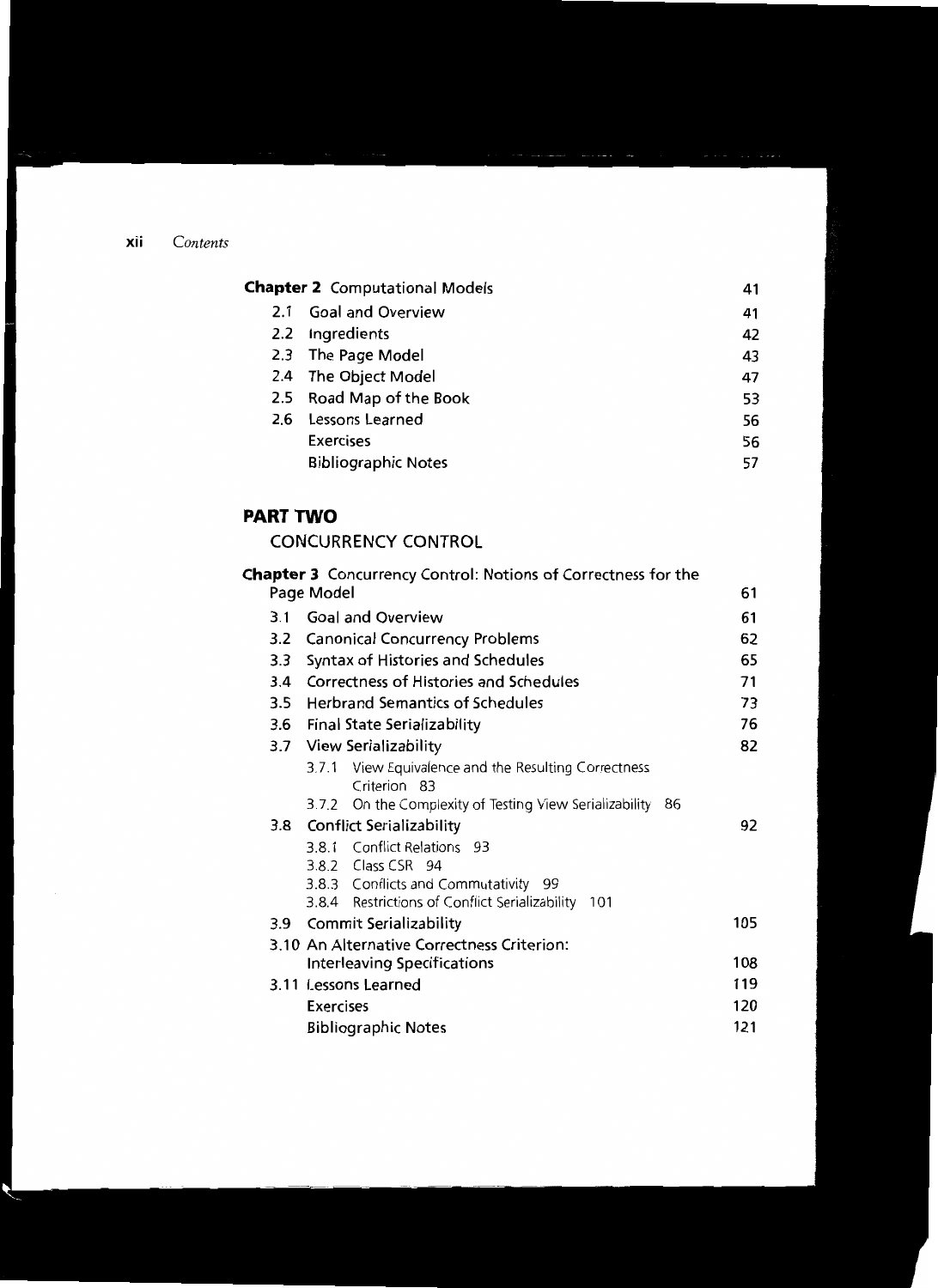|                            | <b>Chapter 4</b> Concurrency Control Algorithms |                                                   |                                                                                                   | 125 |     |
|----------------------------|-------------------------------------------------|---------------------------------------------------|---------------------------------------------------------------------------------------------------|-----|-----|
|                            | 4.1                                             | <b>Goal and Overview</b>                          |                                                                                                   |     | 125 |
|                            | 4.2                                             | General Scheduler Design                          |                                                                                                   |     | 126 |
|                            |                                                 | 4.3 Locking Schedulers                            |                                                                                                   |     | 130 |
|                            |                                                 |                                                   | 4.3.1 Introduction 130<br>4.3.2 The Two-Phase Locking Protocol 133<br>4.3.3 Deadlock Handling 138 |     |     |
|                            |                                                 | 4.3.4                                             | Variants of 2PL 142                                                                               |     |     |
|                            |                                                 |                                                   | 4.3.5 Ordered Sharing of Locks 144                                                                |     |     |
|                            |                                                 |                                                   | 4.3.6 Altruistic Locking 150                                                                      |     |     |
|                            |                                                 |                                                   | 4.3.7 Non-Two-Phase Locking Protocols 155                                                         |     |     |
|                            |                                                 | 4.3.8                                             | On the Geometry of Locking 162                                                                    |     |     |
|                            |                                                 |                                                   | 4.4 Nonlocking Schedulers                                                                         |     | 166 |
|                            |                                                 |                                                   | 4.4.1 Timestamp Ordering<br>166                                                                   |     |     |
|                            |                                                 | 4.4.2                                             | Serialization Graph Testing<br>168                                                                |     |     |
|                            |                                                 | 4.4.3                                             | Optimistic Protocols<br>170                                                                       |     |     |
|                            | 4.5                                             |                                                   | <b>Hybrid Protocols</b>                                                                           |     | 175 |
|                            | 4.6                                             |                                                   | <b>Lessons Learned</b>                                                                            |     | 179 |
|                            |                                                 | <b>Exercises</b>                                  |                                                                                                   |     | 180 |
|                            |                                                 |                                                   | <b>Bibliographic Notes</b>                                                                        |     | 182 |
|                            |                                                 |                                                   | <b>Chapter 5</b> Multiversion Concurrency Control                                                 |     | 185 |
|                            | 5.1                                             |                                                   | <b>Goal and Overview</b>                                                                          |     | 185 |
|                            | 5.2                                             |                                                   | <b>Multiversion Schedules</b>                                                                     |     | 186 |
|                            |                                                 |                                                   | 5.3 Multiversion Serializability                                                                  |     | 189 |
|                            |                                                 | 5.3.1                                             | Multiversion View Serializability 189                                                             |     |     |
|                            |                                                 |                                                   | 5.3.2 Testing Membership in MVSR 193                                                              |     |     |
|                            |                                                 |                                                   | 5.3.3 Multiversion Conflict Serializability 197                                                   |     |     |
|                            | 5.4                                             |                                                   | Limiting the Number of Versions                                                                   |     | 201 |
|                            | 5.5                                             | <b>Multiversion Concurrency Control Protocols</b> |                                                                                                   |     | 203 |
|                            |                                                 | 5.5.1                                             | The MVTO Protocol<br>203                                                                          |     |     |
|                            |                                                 |                                                   | 5.5.2 The MV2PL Protocol 205                                                                      |     |     |
|                            |                                                 |                                                   | 5.5.3 The MVSGT Protocol 209                                                                      |     |     |
|                            |                                                 |                                                   | 5.5.4 A Multiversion Protocol for Read-Only Transactions 211                                      |     |     |
|                            | 5.6                                             |                                                   | Lessons Learned                                                                                   |     | 213 |
|                            |                                                 | <b>Exercises</b>                                  |                                                                                                   |     | 214 |
| <b>Bibliographic Notes</b> |                                                 |                                                   |                                                                                                   |     | 215 |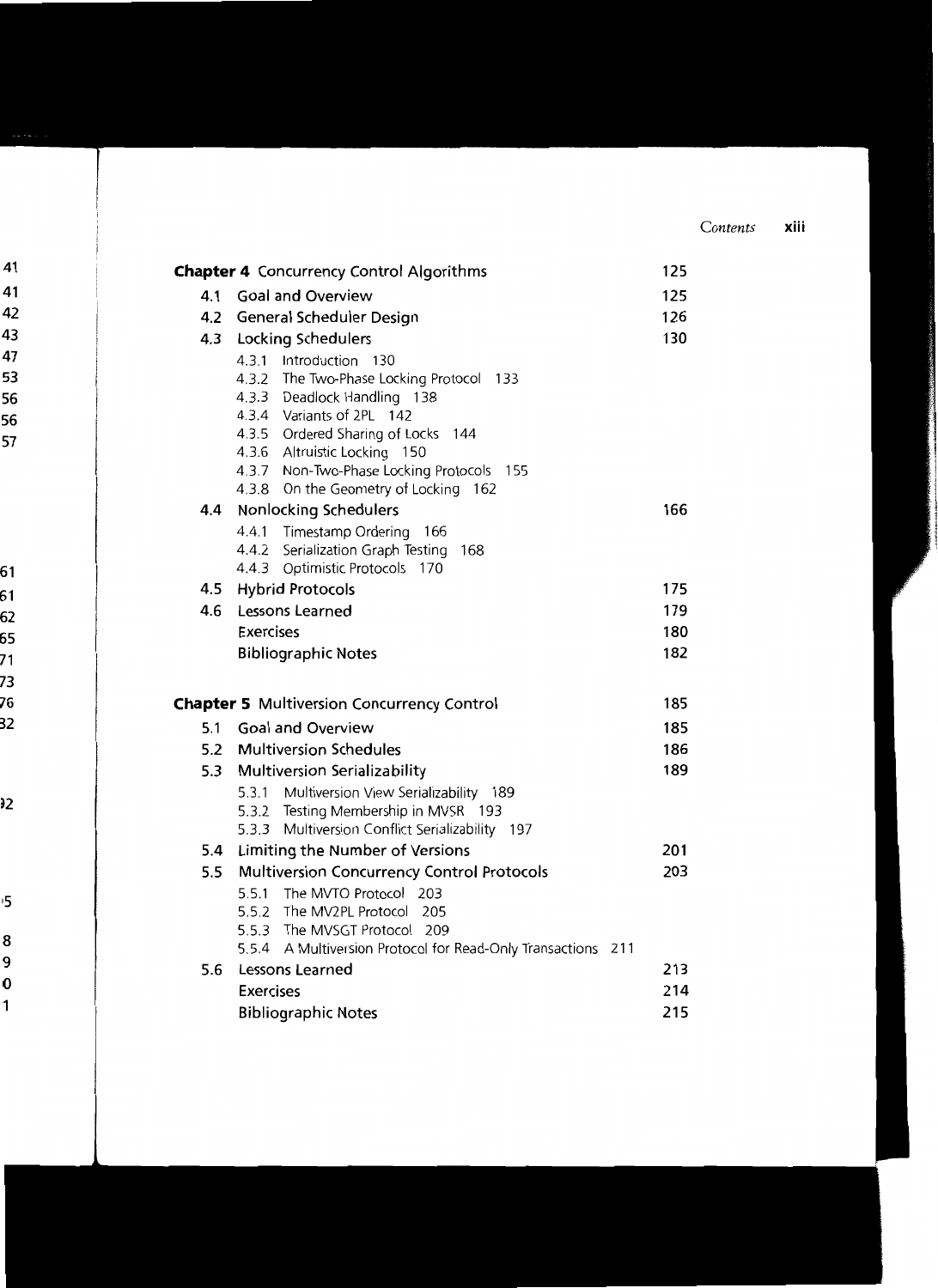|     | <b>Chapter 6</b> Concurrency Control on Objects:<br><b>Notions of Correctness</b>         | 217 |
|-----|-------------------------------------------------------------------------------------------|-----|
| 6.1 | <b>Goal and Overview</b>                                                                  | 217 |
| 6.2 | <b>Histories and Schedules</b>                                                            | 218 |
| 6.3 | Conflict Serializability for Flat Object Transactions                                     | 223 |
| 6.4 | <b>Tree Reducibility</b>                                                                  | 228 |
| 6.5 | <b>Sufficient Conditions for Tree Reducibility</b>                                        | 233 |
| 6.6 | <b>Exploiting State Based Commutativity</b>                                               | 240 |
| 6.7 | <b>Lessons Learned</b>                                                                    | 246 |
|     | <b>Exercises</b>                                                                          | 247 |
|     | <b>Bibliographical Notes</b>                                                              | 250 |
|     | Chapter 7 Concurrency Control Algorithms on Objects                                       | 251 |
| 7.1 | <b>Goal and Overview</b>                                                                  | 251 |
| 7.2 | Locking for Flat Object Transactions                                                      | 251 |
| 7.3 | Layered Locking                                                                           | 252 |
| 7.4 | <b>Locking on General Transaction Forests</b>                                             | 259 |
| 7.5 | <b>Hybrid Algorithms</b>                                                                  | 265 |
| 7.6 | Locking for Return Value Commutativity                                                    |     |
|     | and Escrow Locking                                                                        | 267 |
| 7.7 | Lessons Learned                                                                           | 271 |
|     | <b>Exercises</b>                                                                          | 272 |
|     | <b>Bibliographic Notes</b>                                                                | 274 |
|     | <b>Chapter 8</b> Concurrency Control on Relational Databases                              | 277 |
| 8.1 | <b>Goal and Overview</b>                                                                  | 277 |
| 8.2 | <b>Predicate-Oriented Concurrency Control</b>                                             | 278 |
| 8.3 | <b>Relational Update Transactions</b>                                                     | 285 |
|     | Syntax and Semantics 285<br>8.3.1                                                         |     |
|     | 8.3.2 Commutativity and Simplification Rules<br>-287                                      |     |
|     | 8.3.3 Histories and Final State Serializability 288<br>8.3.4 Conflict Serializability 291 |     |
|     | 8.3.5 Extended Conflict Serializability 293                                               |     |
|     | 8.3.6 Serializability in the Presence of Functional                                       |     |
|     | Dependencies 295                                                                          |     |
|     | Summary 298<br>8.3.7                                                                      |     |
| 8.4 | <b>Exploiting Transaction Program Knowledge</b>                                           | 299 |
|     | Motivating Example<br>299<br>8.4.1                                                        |     |
|     | Transaction Chopping 301<br>8.4.2                                                         |     |
|     | Applicability of Chopping 306<br>8.4.3                                                    |     |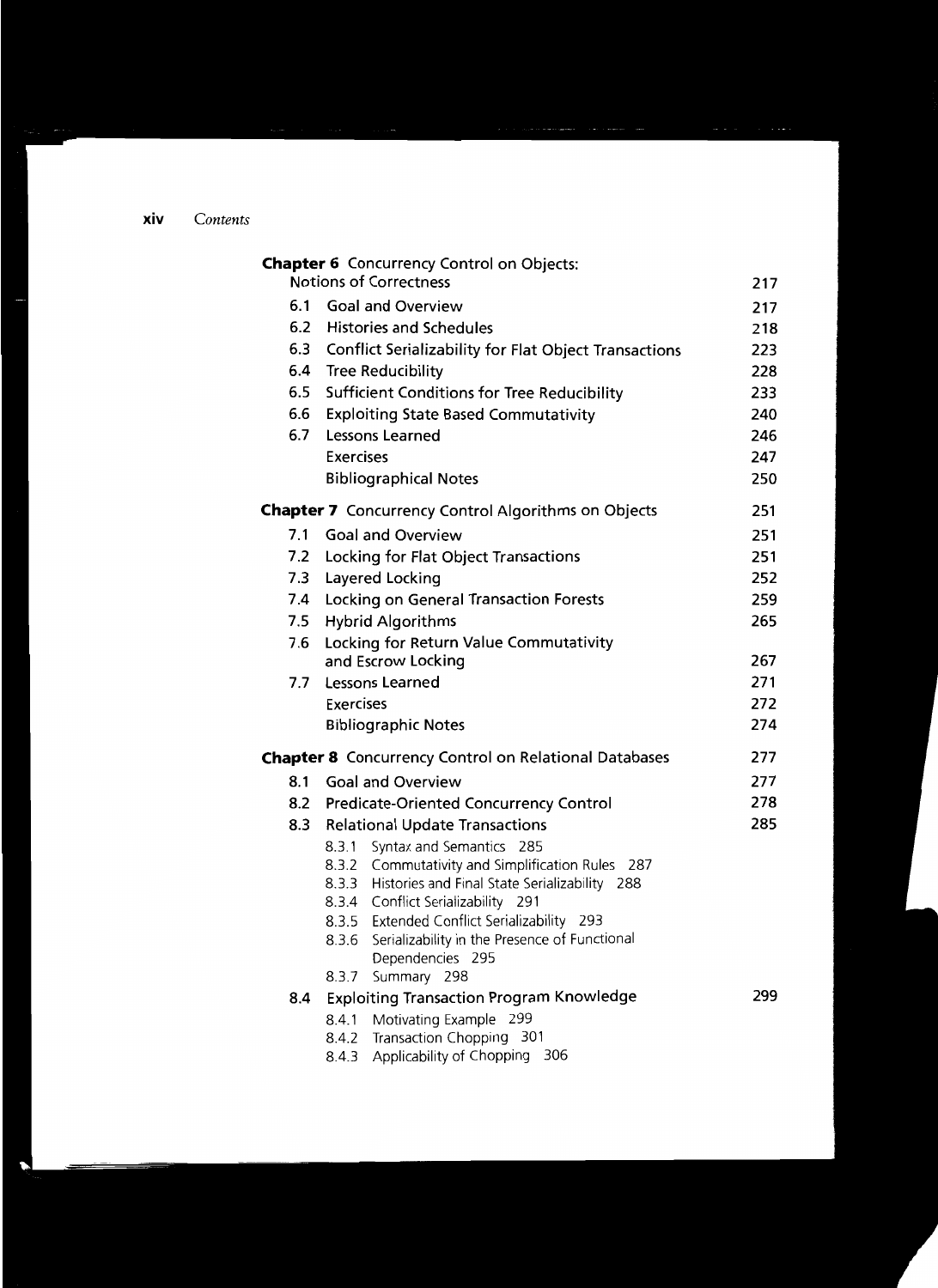| 8.5 | Lessons Learned                                                                    | 308 |
|-----|------------------------------------------------------------------------------------|-----|
|     | <b>Exercises</b>                                                                   | 308 |
|     | <b>Bibliographic Notes</b>                                                         | 311 |
|     |                                                                                    |     |
|     | Chapter 9 Concurrency Control on Search Structures                                 | 313 |
| 9.1 | <b>Goal and Overview</b>                                                           | 313 |
| 9.2 | Implementation of Search Structures by $B^+$ Trees                                 | 315 |
| 9.3 | Key Range Locking at the Access Layer                                              | 320 |
| 9.4 | Techniques for the Page Layer                                                      | 327 |
|     | 9.4.1 Lock Coupling 328                                                            |     |
|     | 9.4.2 Link Technique 337                                                           |     |
|     | 9.4.3 Giveup Technique 339                                                         |     |
| 9.5 | <b>Further Optimizations</b>                                                       | 340 |
|     | 9.5.1 Deadlock-Free Page Latching 340                                              |     |
|     | 9.5.2 Enhanced Key Range Concurrency 341                                           |     |
|     | 9.5.3 Reduced Locking Overhead 343<br>Exploiting Transient Versioning 344<br>9.5.4 |     |
|     | 9.6 Lessons Learned                                                                | 344 |
|     | <b>Exercises</b>                                                                   | 345 |
|     | <b>Bibliographic Notes</b>                                                         | 347 |
|     |                                                                                    |     |
|     | <b>Chapter 10</b> Implementation and Pragmatic Issues                              | 349 |
|     | 10.1 Goal and Overview                                                             | 349 |
|     | 10.2 Data Structures of a Lock Manager                                             | 349 |
|     | 10.3 Multiple Granularity Locking and Dynamic Escalation                           | 352 |
|     | 10.4 Transient Versioning                                                          | 354 |
|     | 10.5 Nested Transactions for Intra-transaction Parallelism                         | 357 |
|     | 10.6 Tuning Options                                                                | 359 |
|     | 10.6.1 Manual Locking 359                                                          |     |
|     | 10.6.2 SQL Isolation Levels 360                                                    |     |
|     | 10.6.3 Short Transactions 364                                                      |     |
|     | 10.6.4 Limiting the Level of Multiprogramming 367                                  |     |
|     | 10.7 Overload Control                                                              | 369 |
|     | 10.7.1 Feedback-Driven Method 369                                                  |     |
|     | 10.7.2 Wait-Depth Limitation 373                                                   |     |
|     | 10.8 Lessons Learned                                                               | 374 |
|     | <b>Exercises</b>                                                                   | 375 |
|     | <b>Bibliographic Notes</b>                                                         | 375 |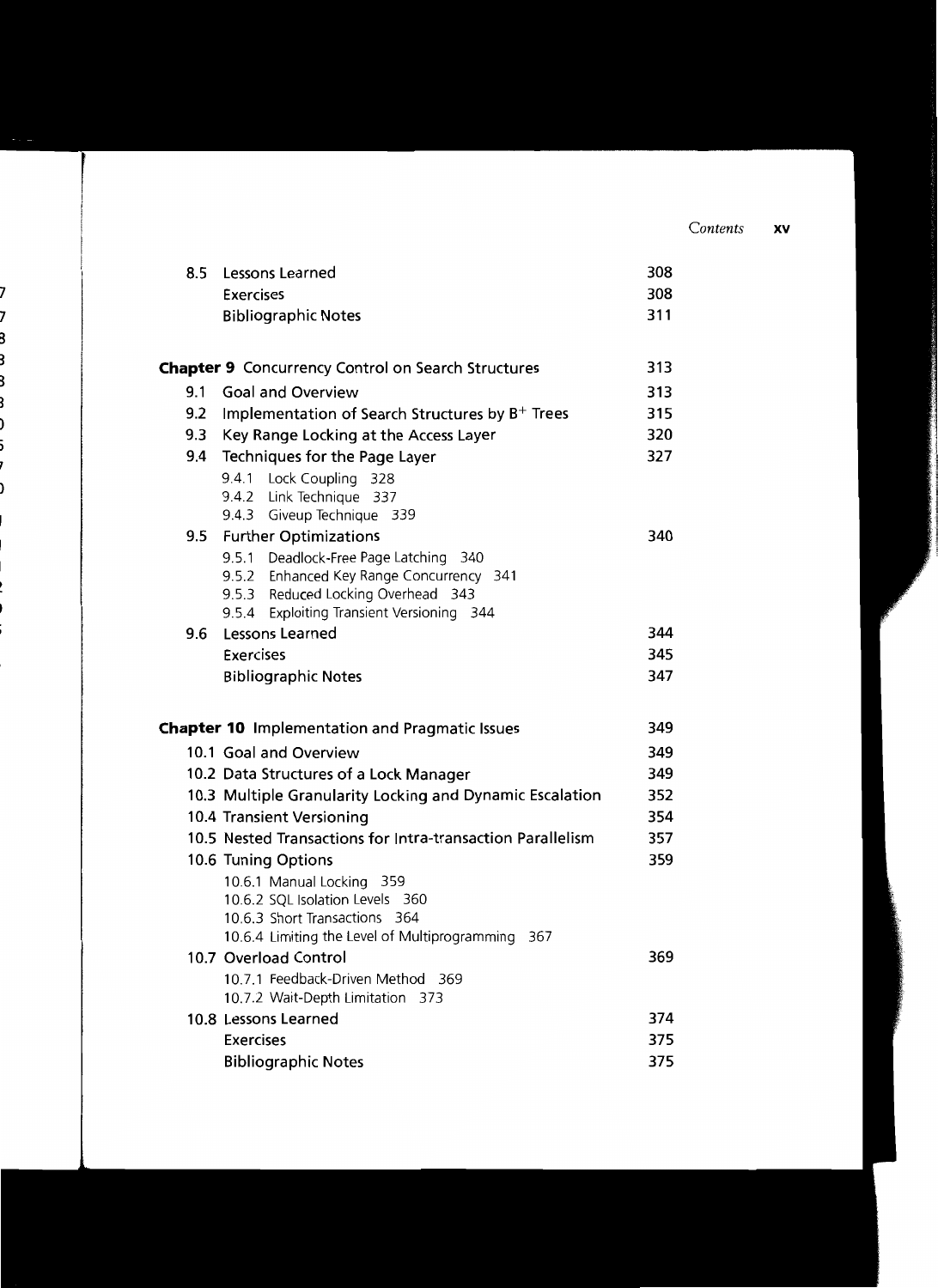# **PART THREE**

**RECOVERY**

| <b>Chapter 11 Transaction Recovery</b>                                                                   | 379 |
|----------------------------------------------------------------------------------------------------------|-----|
| 11.1 Goal and Overview                                                                                   | 379 |
| 11.2 Expanded Schedules with Explicit Undo Operations                                                    | 381 |
| 11.2.1 Intuition and Overview of Concepts 381                                                            |     |
| 11.2.2 The Formal Model 382                                                                              |     |
| 11.3 Correctness Criteria for the Page Model                                                             | 385 |
| 11.3.1 Expanded Conflict Serializability 385                                                             |     |
| 11.3.2 Reducibility and Prefix Reducibility 387                                                          |     |
| 11.4 Sufficient Syntactic Conditions                                                                     | 390 |
| 11.4.1 Recoverability 391                                                                                |     |
| 11.4.2 Avoiding Cascading Aborts 391                                                                     |     |
| 11.4.3 Strictness 393                                                                                    |     |
| 11.4.4 Rigorousness 393<br>11.4.5 Log Recoverability 398                                                 |     |
| 11.5 Page Model Protocols for Schedules with Transaction                                                 |     |
| <b>Aborts</b>                                                                                            | 402 |
| 11.5.1 Extending Two-Phase Locking for Strictness                                                        |     |
| and Rigorousness 402                                                                                     |     |
| 11.5.2 Extending Serialization Graph Testing                                                             |     |
| for Log Recoverability 403                                                                               |     |
| 11.5.3 Extending Other Protocols for Log Recoverability 406                                              |     |
| 11.6 Correctness Criteria for the Object Model                                                           | 407 |
| 11.6.1 Aborts in Flat Object Schedules 407<br>11.6.2 Complete and Partial Aborts in General Object Model |     |
| Schedules 416                                                                                            |     |
| 11.7 Object Model Protocols for Schedules with Transaction                                               |     |
| <b>Aborts</b>                                                                                            | 419 |
| 11.8 Lessons Learned                                                                                     | 420 |
| Exercises                                                                                                | 421 |
| <b>Bibliographic Notes</b>                                                                               | 423 |
| <b>Chapter 12</b> Crash Recovery: Notion of Correctness                                                  | 427 |
| 12.1 Goal and Overview                                                                                   | 427 |
|                                                                                                          | 430 |
| 12.2 System Architecture and Interfaces                                                                  | 434 |
| 12.3 System Model                                                                                        |     |
| 12.4 Correctness Criterion                                                                               | 437 |
| 12.5 Road Map of Algorithms                                                                              | 439 |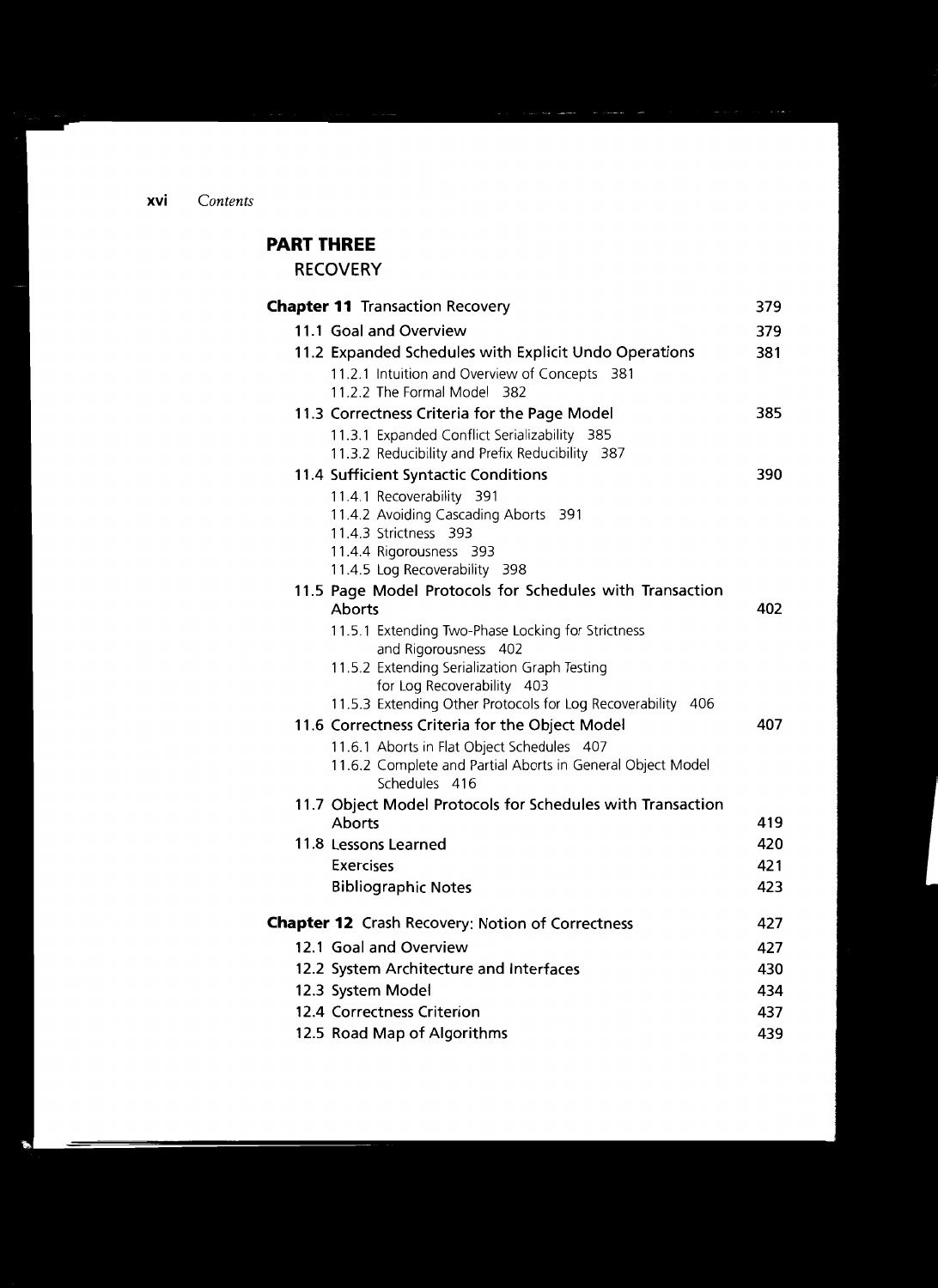| 12.6 Lessons Learned                                                                  | 444 |
|---------------------------------------------------------------------------------------|-----|
| <b>Exercises</b>                                                                      | 444 |
| <b>Bibliographic Notes</b>                                                            | 445 |
| <b>Chapter 13</b> Page Model Crash Recovery Algorithms                                | 447 |
| 13.1 Goal and Overview                                                                | 447 |
| 13.2 Basic Data Structures                                                            | 449 |
| 13.3 Redo-Winners Paradigm                                                            | 453 |
| 13.3.1 Actions during Normal Operation 454                                            |     |
| 13.3.2 Simple Three-Pass Algorithm 458                                                |     |
| 13.3.3 Enhanced Algorithm: Log Truncation, Checkpoints,<br>Redo Optimization 473      |     |
| 13.3.4 The Complete Algorithm: Handling Transaction Aborts                            |     |
| and Undo Completion 491                                                               |     |
| 13.4 Redo-History Paradigm                                                            | 501 |
| 13.4.1 Actions during Normal Operation 501                                            |     |
| 13.4.2 Simple Three-Pass and Two-Pass Algorithms 501                                  |     |
| 13.4.3 Enhanced Algorithms: Log Truncation, Checkpoints,<br>and Redo Optimization 510 |     |
| 13.4.4 Complete Algorithms: Handling Transaction Rollbacks                            |     |
| and Undo Completion 510                                                               |     |
| 13.5 Lessons Learned                                                                  | 518 |
| 13.5.1 Putting Everything Together 519                                                |     |
| <b>Exercises</b>                                                                      | 526 |
| <b>Bibliographic Notes</b>                                                            | 528 |
| <b>Chapter 14</b> Object Model Crash Recovery                                         | 531 |
| 14.1 Goal and Overview                                                                | 531 |
| 14.2 Conceptual Overview of Redo-History Algorithms                                   | 532 |
| 14.3 A Simple Redo-History Algorithm for Two-Layered                                  |     |
| Systems                                                                               | 536 |
| 14.3.1 Actions during Normal Operation 536<br>14.3.2 Steps during Restart<br>539      |     |
| 14.4 An Enhanced Redo-History Algorithm for Two-Layered                               | 545 |
| Systems<br>14.5 A Complete Redo-History Algorithm for General Object                  |     |
| <b>Model Executions</b>                                                               | 552 |
| 14.6 Lessons Learned                                                                  | 556 |
| <b>Exercises</b>                                                                      | 558 |
| <b>Bibliographic Notes</b>                                                            | 560 |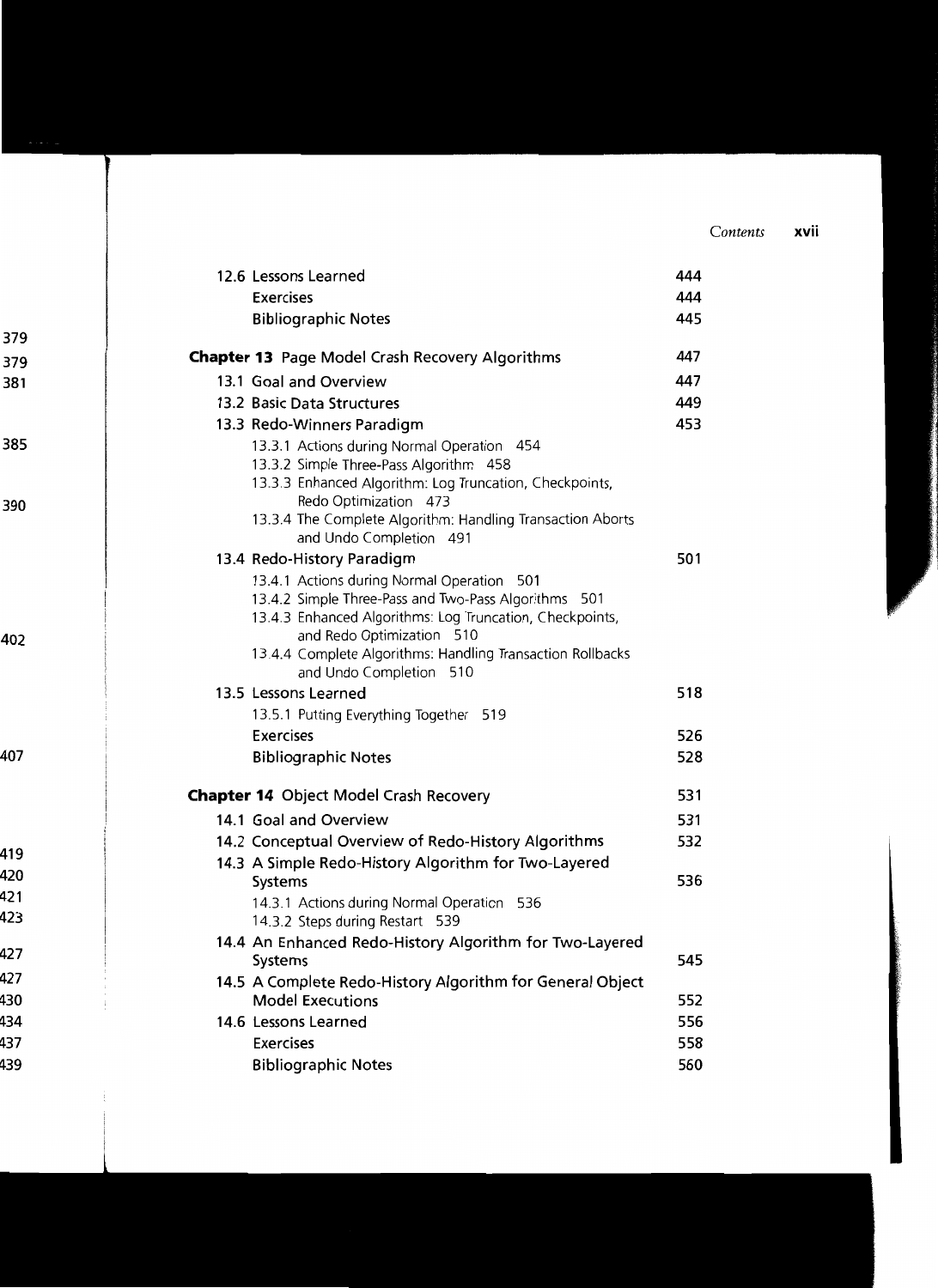| <b>Chapter 15</b> Special Issues of Recovery                                                                                                                                                                    | 561 |
|-----------------------------------------------------------------------------------------------------------------------------------------------------------------------------------------------------------------|-----|
| 15.1 Goal and Overview                                                                                                                                                                                          | 561 |
| 15.2 Logging and Recovery for Indexes and Large Objects<br>15.2.1 Logical Log Entries for the Redo of Index Page Splits 562<br>15.2.2 Logical Log Entries and Flush Ordering for<br>Large-Object Operations 566 | 562 |
| 15.3 Intra-transaction Savepoints and Nested Transactions                                                                                                                                                       | 571 |
| 15.4 Exploiting Parallelism during Restart                                                                                                                                                                      | 577 |
| 15.5 Special Considerations for Main-Memory Data Servers                                                                                                                                                        | 580 |
| 15.6 Extensions for Data-Sharing Clusters                                                                                                                                                                       | 583 |
| 15.7 Lessons Learned                                                                                                                                                                                            | 589 |
| <b>Exercises</b>                                                                                                                                                                                                | 589 |
| <b>Bibliographic Notes</b>                                                                                                                                                                                      | 591 |
| <b>Chapter 16</b> Media Recovery                                                                                                                                                                                | 593 |
| 16.1 Goal and Overview                                                                                                                                                                                          | 593 |
| 16.2 Log-Based Method                                                                                                                                                                                           | 596 |
| 16.2.1 Database Backup and Archive Logging during Normal<br>Operation 597<br>16.2.2 Database Restore Algorithms 599<br>16.2.3 Analysis of the Mean Time to Data Loss 602                                        |     |
| 16.3 Storage Redundancy                                                                                                                                                                                         | 606 |
| 16.3.1 Techniques Based on Mirroring<br>607<br>16.3.2 Techniques Based on Error-Correcting Codes 610                                                                                                            |     |
| 16.4 Disaster Recovery                                                                                                                                                                                          | 618 |
| 16.5 Lessons Learned                                                                                                                                                                                            | 620 |
| <b>Exercises</b>                                                                                                                                                                                                | 621 |
| <b>Bibliographic Notes</b>                                                                                                                                                                                      | 621 |
| <b>Chapter 17</b> Application Recovery                                                                                                                                                                          | 623 |
| 17.1 Goal and Overview                                                                                                                                                                                          | 623 |
| 17.2 Stateless Applications Based on Queues                                                                                                                                                                     | 625 |
| 17.3 Stateful Applications Based on Queues                                                                                                                                                                      | 632 |
| 17.4 Workflows Based on Queues                                                                                                                                                                                  | 637 |
| 17.4.1 Failure-Resilient Workflow State and Context<br>639<br>17.4.2 Decentralized Workflows Based on Oueued<br>Transactions 640                                                                                |     |
| 17.5 General Stateful Applications                                                                                                                                                                              | 642 |
| 17.5.1 Design Considerations 643<br>17.5.2 Overview of the Server Reply Logging Algorithm<br>646                                                                                                                |     |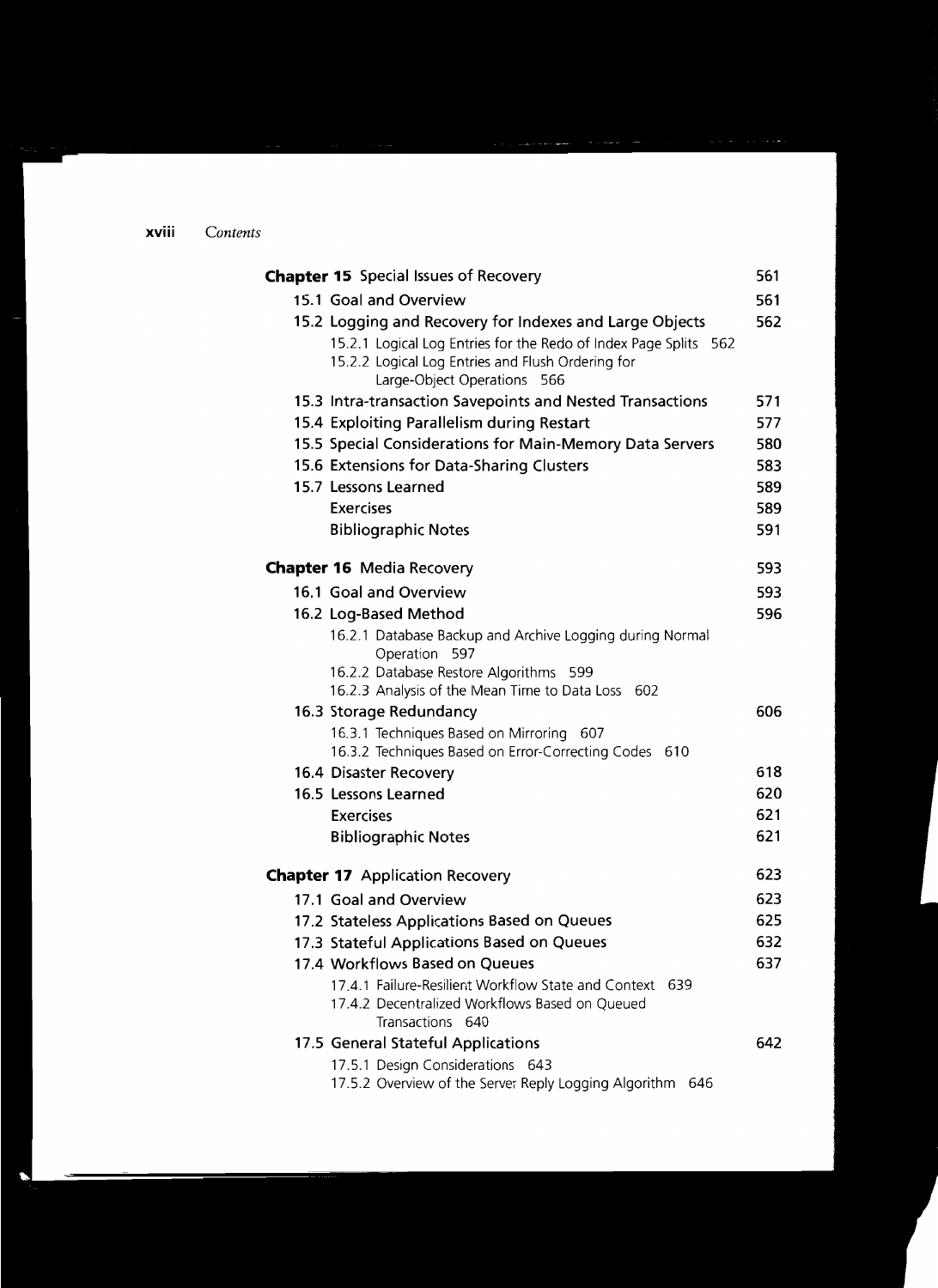|                  | 17.5.3 Data Structures 648<br>17.5.4 Server Logging during Normal Operation 650<br>17.5.5 Client Logging during Normal Operation 653<br>17.5.6 Log Truncation 655<br>17.5.7 Server Restart 657<br>17.5.8 Client Restart 659<br>17.5.9 Correctness Reasoning 662<br>17.5.10 Applicability to Multi-tier Architectures 666<br>17.6 Lessons Learned<br>Exercises<br><b>Bibliographic Notes</b> | 667<br>668<br>669 |
|------------------|---------------------------------------------------------------------------------------------------------------------------------------------------------------------------------------------------------------------------------------------------------------------------------------------------------------------------------------------------------------------------------------------|-------------------|
| <b>PART FOUR</b> | <b>COORDINATION OF DISTRIBUTED TRANSACTIONS</b><br><b>Chapter 18</b> Distributed Concurrency Control                                                                                                                                                                                                                                                                                        | 673               |
|                  | $10.4 \times 1.10 \times 1.0$                                                                                                                                                                                                                                                                                                                                                               | <b>-77</b>        |

|             | 18.1 Goal and Overview                                  | 673 |
|-------------|---------------------------------------------------------|-----|
|             | 18.2 Concurrency Control in Homogeneous Federations     | 676 |
|             | 18.2.1 Preliminaries 676                                |     |
|             | 18.2.2 Distributed 2PL 679                              |     |
|             | 18.2.3 Distributed TO 680                               |     |
|             | 18.2.4 Distributed SGT 683                              |     |
|             | 18.2.5 Optimistic Protocols 685                         |     |
|             | 18.3 Distributed Deadlock Detection                     | 686 |
|             | 18.4 Serializability in Heterogeneous Federations       | 690 |
|             | 18.4.1 Global Histories 691                             |     |
|             | 18.4.2 Global Serializability 694                       |     |
|             | 18.4.3 Quasi Serializability 696                        |     |
|             | 18.5 Achieving Global Serializability through Local     |     |
| Guarantees  |                                                         | 698 |
|             | 18.5.1 Rigorousness 698                                 |     |
|             | 18.5.2 Commitment Ordering 700                          |     |
|             | 18.6 Ticket-Based Concurrency Control                   | 702 |
|             | 18.6.1 Explicit Tickets for Forcing Conflicts 702       |     |
|             | 18.6.2 Implicit Tickets 706                             |     |
|             | 18.6.3 Mixing Explicit and Implicit Tickets 707         |     |
|             | 18.7 Object Model Concurrency Control in Heterogeneous  |     |
| Federations |                                                         | 708 |
|             | 18.8 Coherency and Concurrency Control for Data-Sharing |     |
| Systems     |                                                         | 710 |
|             | 18.9 Lessons Learned                                    | 716 |